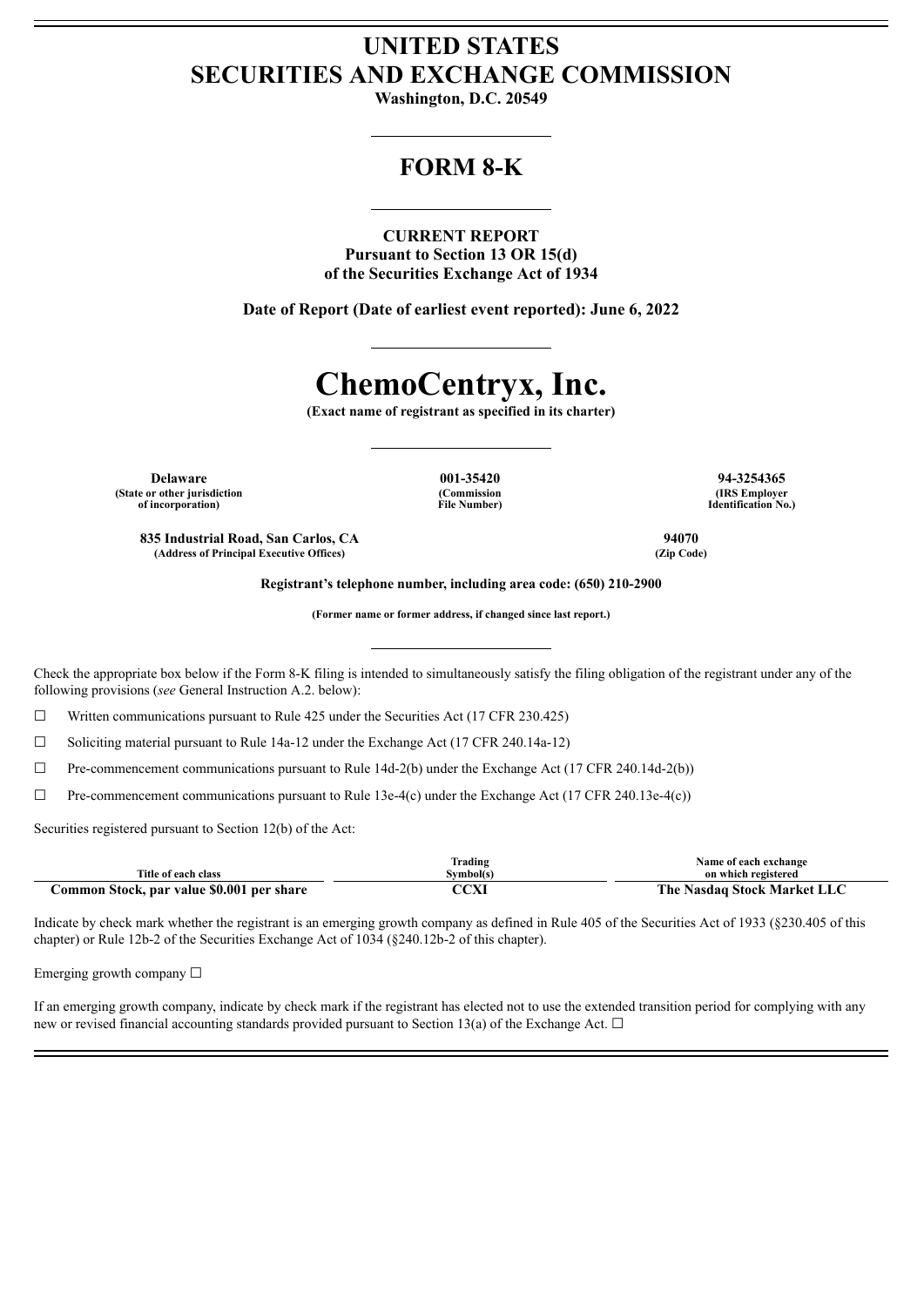#### Item 5.02 Departure of Directors or Certain Officers; Election of Directors; Appointment of Certain Officers; Compensatory Arrangements of **Certain Officers.**

Effective as of June 6, 2022, Yi Ching Yau, age 46, has been appointed Senior Vice President, Finance and Principal Accounting Officer of ChemoCentryx, Inc. (the "Company").

Prior to joining the Company, Ms. Yau served as the Chief Accounting Officer for BridgeBio Pharma, Inc. from October 2019 to March 2022. Prior to BridgeBio Pharma, Inc., Ms. Yau was Vice President, Finance at Nektar Therapeutics from May 2018 to October 2019 and Corporate Controller and Assistant Treasurer at Theravance Biopharma, Inc. from October 2013 to May 2018. From 2001 to 2013, Ms. Yau worked at Ernst & Young LLP, most recently as Senior Manager, and is a California Certified Public Accountant and Charted Accountant of Singapore. She holds a Bachelor of Accountancy from Nanyang Technological University, Singapore.

In connection with her commencement of employment, effective June 6, 2022, the Compensation Committee of the Board of Directors of the Company approved the grant of options to purchase 65,000 shares of the Company's common stock to Ms. Yau. The stock options have an exercise price per share equal to \$25.19, the closing price of the Company's common stock on the Nasdaq Stock Market on June 7, 2022, the grant date. The stock options will vest over a four-year period, with 25% of the options vesting on the first anniversary of the date of grant and the remainder of the options vesting monthly over the subsequent three years, subject to Ms. Yau's ontinued service with the Company through the applicable vesting dates. In addition, the stock options granted to Ms. Yau will be subject to accelerated vesting as provided in the Company's change of control policy. The stock options were granted under the Company's 2012 Equity Incentive Plan and have a term of ten years from the grant date.

There are no arrangements or understandings between Ms. Yau and any other persons pursuant to which she was selected as an officer, and there are no related person transactions (within the meaning of Item 404(a) of Regulation S-K) between Ms. Yau and the Company or family relationships between Ms. Yau and any director or executive officer of the Company.